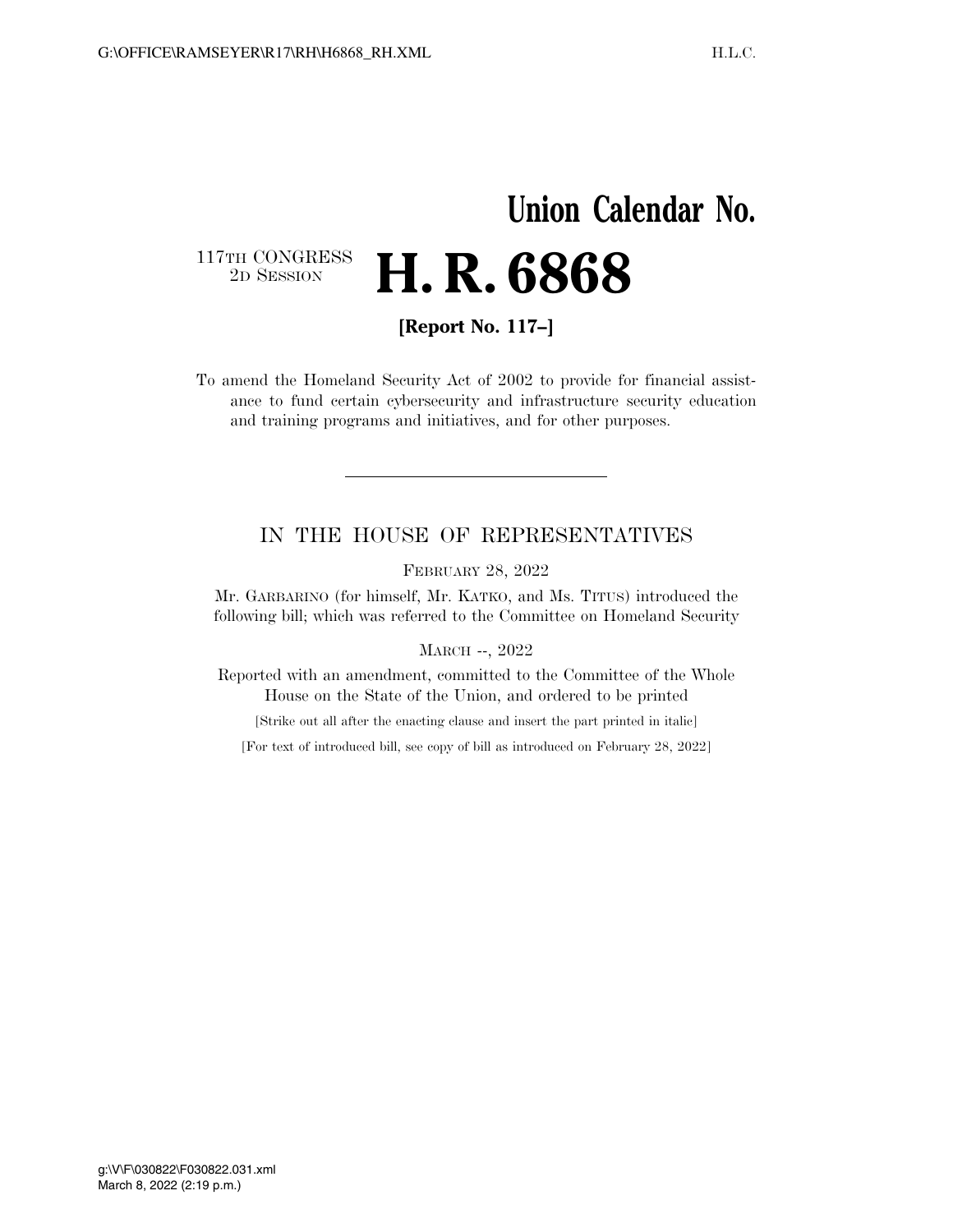## **A BILL**

To amend the Homeland Security Act of 2002 to provide for financial assistance to fund certain cybersecurity and infrastructure security education and training programs and initiatives, and for other purposes.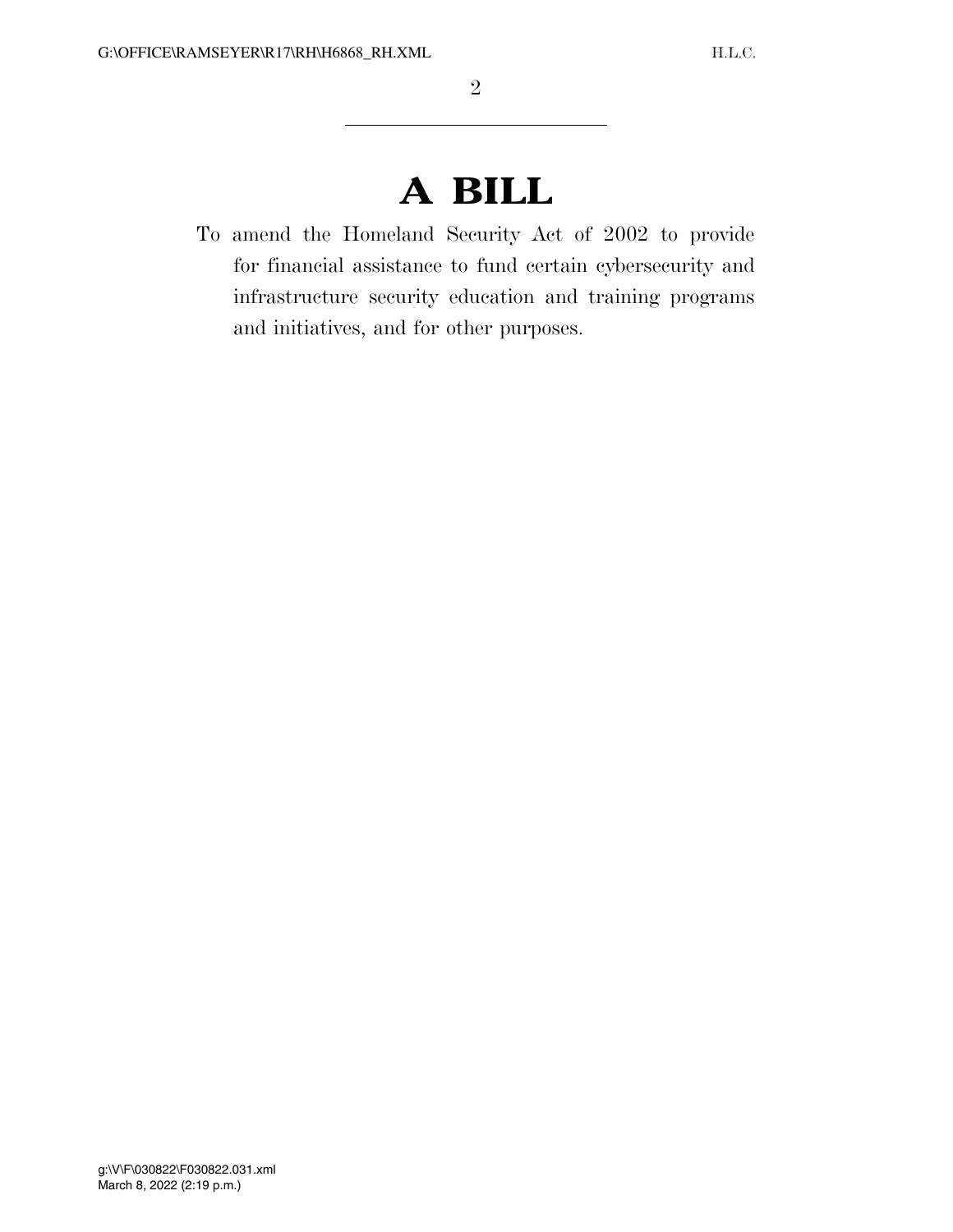*Be it enacted by the Senate and House of Representa- tives of the United States of America in Congress assembled, SECTION 1. SHORT TITLE. This Act may be cited as the ''Cybersecurity Grants for Schools Act of 2022''. SEC. 2. STRENGTHENING CYBERSECURITY EDUCATION SUPPORT. (a) IN GENERAL.—Section 2220 of the Homeland Se- curity Act of 2002 (6 U.S.C. 665f) is amended by adding at the end the following new subsection: ''(e) GRANTS AND COOPERATIVE AGREEMENTS.—The Director may award financial assistance in the form of grants or cooperative agreements to States, local govern- ments, institutions of higher education (as such term is de- fined in section 101 of the Higher Education Act of 1965 (20 U.S.C. 1001)), nonprofit organizations, and other non- Federal entities as determined appropriate by the Director for the purpose of funding cybersecurity and infrastructure* 

 *security education and training programs and initiatives to—* 

*''(1) carry out the purposes of CETAP; and* 

 *''(2) enhance CETAP to address the national shortfall of cybersecurity professionals.''.*